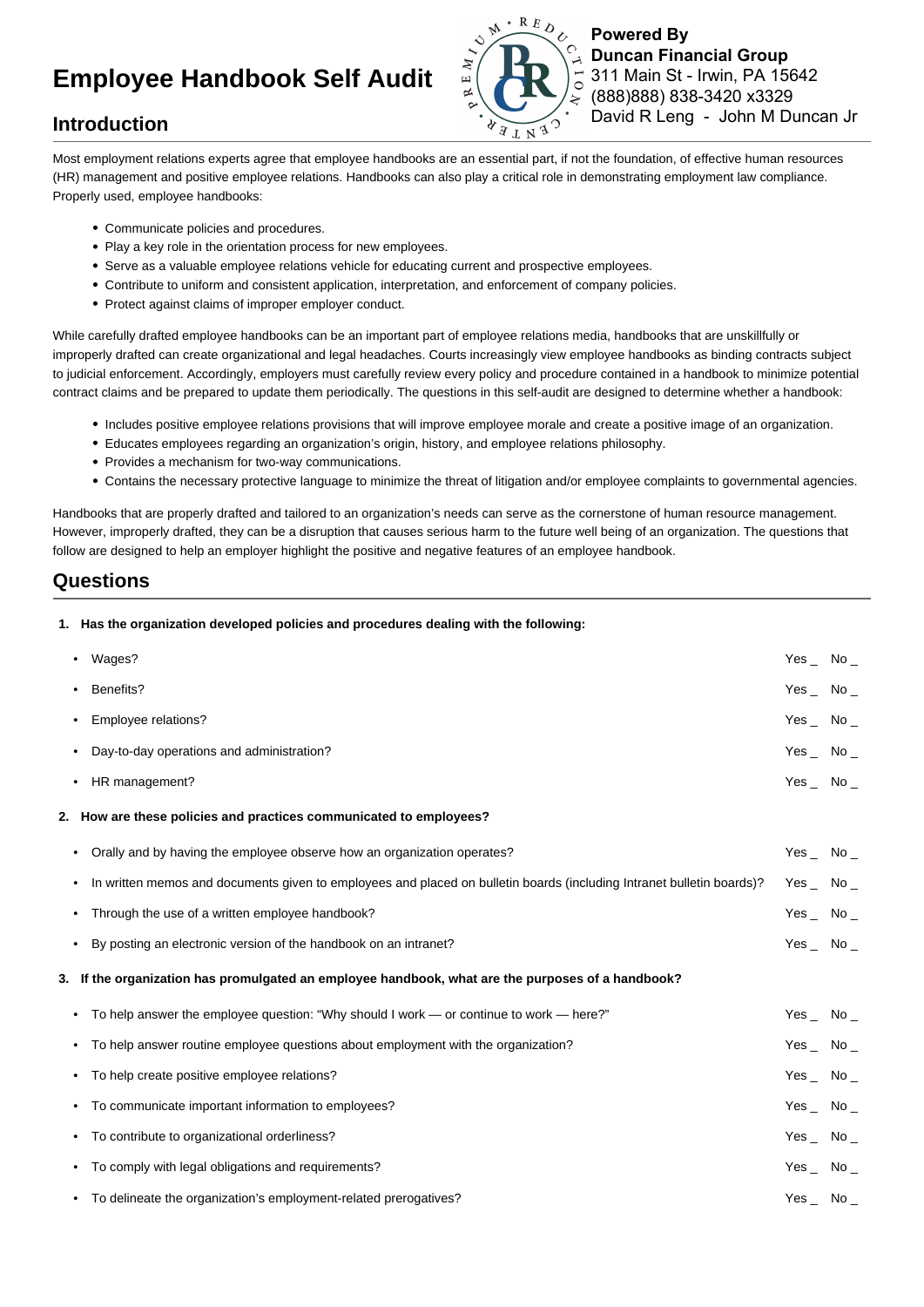|           | Other?                                                                                                                                                                                                                    | Yes $\sim$ No $\sim$ |       |
|-----------|---------------------------------------------------------------------------------------------------------------------------------------------------------------------------------------------------------------------------|----------------------|-------|
| 4.        | Has the organization assessed the employee handbook's success at meeting these objectives?                                                                                                                                | $Yes$ No $\_$        |       |
| 5.        | Does the employee handbook include a discussion of both the written and unwritten policies and practices of<br>the organization?                                                                                          | $Yes$ No $\_$        |       |
| 6.        | Does the interviewer monitor comments made during the applicant interviewing process to determine if they are<br>consistent with statements made in the employee handbook?                                                | Yes $\_$ No $\_$     |       |
| 7.        | Have statements made on job application forms, offer letters, and other personnel action forms been reviewed<br>to determine if they are consistent with statements made in the employee handbook?                        | Yes $\_$ No $\_$     |       |
| 8.        | Is an "issue date" indicated on each page of the employee handbook?                                                                                                                                                       | $Yes$ No $\_$        |       |
| 9.        | Are the policies and practices discussed in the employee handbook, the format and design of the handbook,<br>and the methods used to distribute the handbook regularly reviewed?                                          | Yes $\_$ No $\_$     |       |
| 10.       | Are revision dates indicated on pages of the employee handbook?                                                                                                                                                           | $Yes_$ No $_$        |       |
| 11.       | Have procedures been developed to ensure that all employees receive copies of revised handbook pages?                                                                                                                     | Yes $\sim$ No $\sim$ |       |
| 12.       | Before issuing the employee handbook, was it reviewed by the following:                                                                                                                                                   |                      |       |
| ٠         | The HR department?                                                                                                                                                                                                        | Yes $\_$ No $\_$     |       |
|           | Senior management?                                                                                                                                                                                                        | Yes $\_$ No $\_$     |       |
|           | Legal counsel?                                                                                                                                                                                                            | Yes $\_$ No $\_$     |       |
| ٠         | Supervisors and/or managers?                                                                                                                                                                                              | Yes $\_$ No $\_$     |       |
|           | A sample group of employees?                                                                                                                                                                                              | Yes $\_$ No $\_$     |       |
| ٠         | Other?                                                                                                                                                                                                                    | Yes $\_$ No $\_$     |       |
| 13.       | Is the employee handbook an element of strategic HR activities?                                                                                                                                                           | Yes No               |       |
| 14.       | Does the employee handbook add value to the employment brand?                                                                                                                                                             | Yes $\_$ No $\_$     |       |
| 15.       | Does (would) the employee handbook create a positive image and a favorable impression of the organization with the<br>following:                                                                                          |                      |       |
| ٠         | Employees?                                                                                                                                                                                                                | $Yes_{-}$ No $_{-}$  |       |
|           | Supervisors?                                                                                                                                                                                                              | Yes $_{-}$           | $No-$ |
|           | Stockholders and investors?                                                                                                                                                                                               | Yes $\_$ No $\_$     |       |
| ٠         | Employment practices liability insurance (EPLI) carrier?                                                                                                                                                                  | $Yes_$ No $_$        |       |
|           | The Equal Employment Opportunity Commission (EEOC), the Office of Federal Contract Compliance Programs<br>(OFCCP), the U.S. Department of Labor, and other governmental agencies that may have an occasion to inspect it? | $Yes_$ No $_$        |       |
|           | The courts and juries?                                                                                                                                                                                                    | Yes $\_$ No $\_$     |       |
| $\bullet$ | Others?                                                                                                                                                                                                                   | Yes $\_$ No $\_$     |       |
| 16.       | Have any employee surveys been conducted to determine if the employee handbook effectively communicates<br>the organizational and/or employee relations message?                                                          | Yes $\_$ No $\_$     |       |

| Are supervisors sufficiently well versed in the employee handbook's contents and the organization's policies | Yes | No. |
|--------------------------------------------------------------------------------------------------------------|-----|-----|
| and procedures to accurately answer routine employee questions?                                              |     |     |

- **18. Does the organization have any of the following:**
	- Employing units in more than one state? The state of the state of the state of the state of the state of the state of the state of the state of the state of the state of the state of the state of the state of the state o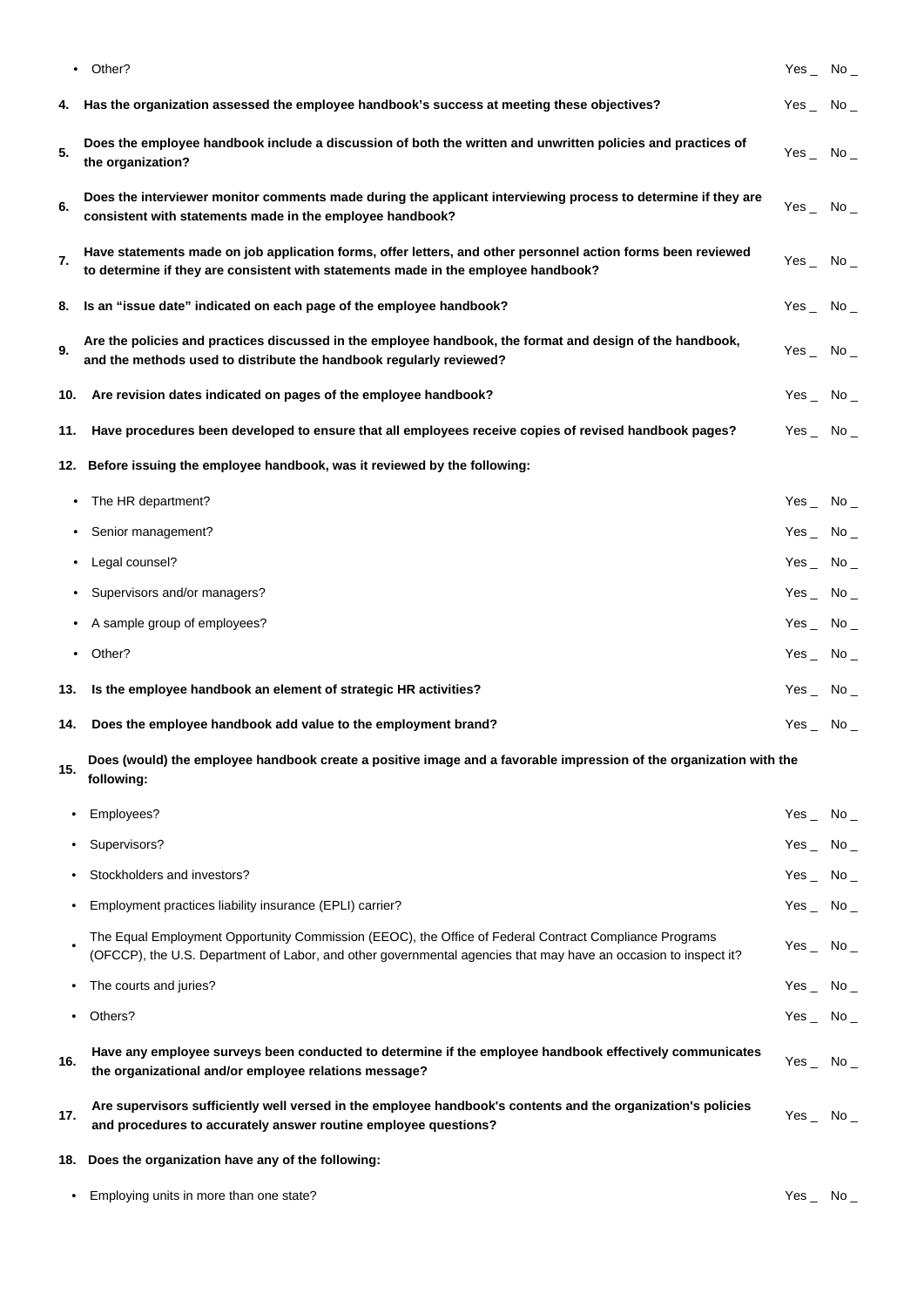|           | Diversity in the types of employing units, for example, a manufacturing plant, a distribution center, a call center, a<br>computer center, retail operations, and an office facility?                                           | Yes $\_$ No $\_$    |       |
|-----------|---------------------------------------------------------------------------------------------------------------------------------------------------------------------------------------------------------------------------------|---------------------|-------|
|           | Both union and nonunion facilities?                                                                                                                                                                                             | Yes $_{-}$          | $No-$ |
|           | Employees that work on government contracts?                                                                                                                                                                                    | Yes $\_$            | $No-$ |
|           | A diverse workforce?                                                                                                                                                                                                            | Yes $_{-}$          | $No-$ |
|           | A combination of different employment categories, for example, regular full-time employees, as well as a significant<br>number of part-time employees, temporary employees, contract employees, and/or independent contractors? | $Yes_$ No $_$       |       |
| 19.       | Is English the second language of some employees, are some employees illiterate, or do some employees have<br>difficulty reading small type font?                                                                               | $Yes$ No $\_$       |       |
| 20.       | If yes to Question #19, does the organization ensure that it effectively communicates employment<br>policies, procedures, practices, and benefits to individuals that require special language and reading<br>consideration?    | $N/A$ Yes  No       |       |
| 21.       | Is the employee handbook Americans with Disabilities Act (ADA) compliant?                                                                                                                                                       | $Yes$ No $\_$       |       |
| 22.       | Do some employees telecommute?                                                                                                                                                                                                  | Yes $\_$ No $\_$    |       |
|           | 23. Is the employee handbook regularly reviewed to determine the following:                                                                                                                                                     |                     |       |
| $\bullet$ | If the target audience for the handbook has changed?                                                                                                                                                                            | Yes $\_$ No $\_$    |       |
|           | If changes in the organizational structure, locations, or operations have altered the handbook's purpose, scope, or<br>method of distribution?                                                                                  | Yes $\_$ No $\_$    |       |
|           | If the information and material in the handbook is still current?                                                                                                                                                               | Yes $\_$            | $No-$ |
|           | If the information and material in the handbook is still relevant?                                                                                                                                                              | Yes $\_$ No $\_$    |       |
|           | If the information and material in the handbook is still responsiveness to the needs of employees and other interested<br>parties?                                                                                              | Yes $_{-}$          | $No-$ |
|           | If the information and material in the handbook is complete, i.e., does it cover all the issues that need to be addressed?                                                                                                      | Yes $\_$            | $No-$ |
|           | If the information and material in the handbook comply with federal, state, and local laws and HR management best<br>practices?                                                                                                 | Yes $_{-}$          | $No-$ |
| 24.       | Does the employee handbook anticipate future organizational and employment issues?                                                                                                                                              | Yes $\_$ No $\_$    |       |
| 25.       | Does the employee handbook contain a brief history of the organization?                                                                                                                                                         | Yes $_{-}$          | $No-$ |
| 26.       | Does the employee handbook contain a statement of the organization's employee relations philosophy?                                                                                                                             | $Yes_{-}$ No $_{-}$ |       |
| 27.       | Is the employee handbook clear, concise, and easy-to-read?                                                                                                                                                                      | $Yes_{-}$ No $_{-}$ |       |
| 28.       | Is the employee handbook written with a positive, personalized, upbeat tone?                                                                                                                                                    | $Yes_{-}$ No $_{-}$ |       |
| 29.       | Does the employee handbook use the following terms or phrases:                                                                                                                                                                  |                     |       |
| ٠         | "Probationary periods"?                                                                                                                                                                                                         | Yes $_{-}$          | $No-$ |
|           | "Permanent" employee or employment?                                                                                                                                                                                             | Yes $\_$ No $\_$    |       |
| ٠         | Explicit or implied language that an employee will only be fired for "cause," "just cause," or similar terminology?                                                                                                             | $Yes_$ No $_$       |       |
|           | "Promising future"?                                                                                                                                                                                                             | Yes $\_$            | $No-$ |
| ٠         | "Unlimited advancement"?                                                                                                                                                                                                        | Yes $\_$ No $\_$    |       |
| 30.       | Are all employees required to sign a receipt of employee handbook acknowledgement form and are these<br>forms kept in employees' personnel files?                                                                               | Yes $_{-}$          | $No-$ |

**31. Does the employee handbook use the following terms or phrases:**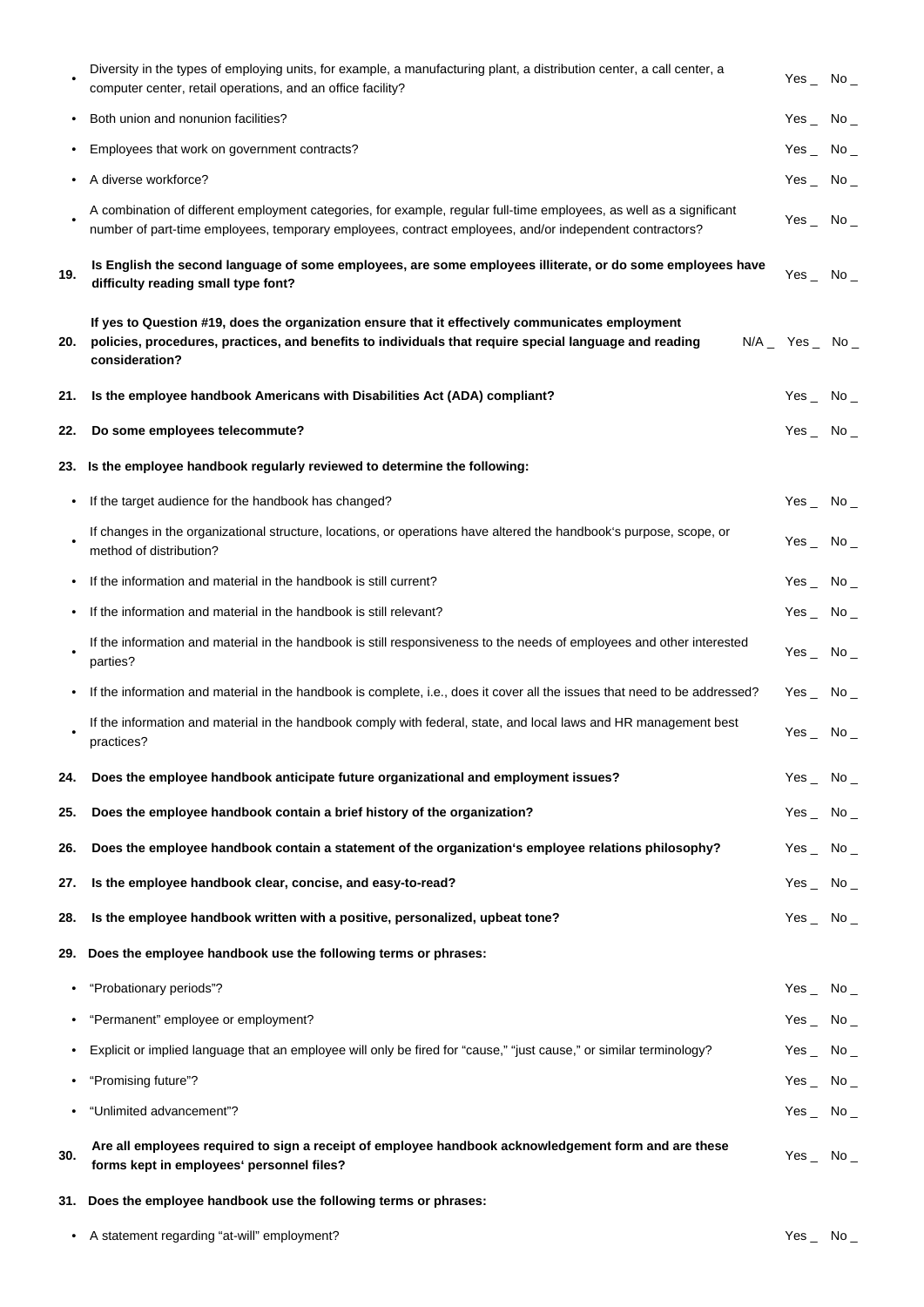|     | A statement that the handbook is not a contract and that nothing contained therein is intended to create or imply a<br>contractual relationship?                                                                   | Yes $\_$ No $\_$     |  |
|-----|--------------------------------------------------------------------------------------------------------------------------------------------------------------------------------------------------------------------|----------------------|--|
|     | A statement that policies, practices, procedures, and benefits, including those described in the handbook may be<br>changed from time to time, at the employ                                                       | Yes $\_$ No $\_$     |  |
|     | A statement indicating who in the organization has the authority to enter into any agreement for employment for any<br>specified period of time or to make any agreement contrary to an employment-at-will policy? | $Yes$ No $\_$        |  |
| 32. | Does the employee handbook include the following topics:                                                                                                                                                           |                      |  |
| ٠   | A statement concerning the organization's commitment to Equal Employment Opportunity (EEO)?                                                                                                                        | Yes $\_$ No $\_$     |  |
|     | A statement concerning sexual harassment?                                                                                                                                                                          | Yes $\sim$ No $\sim$ |  |
| ٠   | A policy statement on the organization's labor relations philosophy?                                                                                                                                               | Yes $\_$ No $\_$     |  |
|     | A complaint procedure so that employees may register their concerns or grievances to various levels of management?                                                                                                 | Yes $\_$ No $\_$     |  |
|     | A drug-free workplace?                                                                                                                                                                                             | Yes $\_$ No $\_$     |  |
|     | A code of ethics and a statement concerning a commitment to legal compliance?                                                                                                                                      | Yes $\_$ No $\_$     |  |
|     | A discussion of wage and overtime policies?                                                                                                                                                                        | Yes $\_$ No $\_$     |  |
|     | A discussion of a FMLA policy?                                                                                                                                                                                     | Yes $\_$ No $\_$     |  |
| 33. | Does the employee handbook include a listing of offenses subject to disciplinary action?                                                                                                                           | Yes $\_$ No $\_$     |  |
| 34. | If yes to Question #33, are these offenses divided into major and minor categories?                                                                                                                                | $N/A$ Yes  No        |  |
| 35. | If yes to Question #33, does the handbook indicate that this listing of offenses is not all-inclusive?                                                                                                             | $N/A$ Yes  No        |  |
| 36. | Does management reserve the right to discipline for other reasons?                                                                                                                                                 | Yes $\_$ No $\_$     |  |
| 37. | Does the employee handbook contain a procedure for enforcing progressive disciplinary action?                                                                                                                      | Yes $\_$ No $\_$     |  |
| 38. | Does the employee handbook in any way limit the right to discipline or discharge employees?                                                                                                                        | Yes No               |  |
| 39. | Does the employee handbook include a discussion of key employment policies, general working policies,<br>employee development, attendance and hours of work, wages and pay related issues, and benefits?           | Yes $\_$ No $\_$     |  |

# **Analysis**

## **Analysis for Questions 1 and 2**

Most organizations have employment policies and procedures, compensation and benefits programs, and day-to-day methods of human resources administration. Some policies, procedures, programs, and methods are created in response to issues and situations that arise spontaneously in the workplace, others are the result of detailed planning, while others are imposed upon the organization by third parties, such as governmental agencies or benefit providers. Collectively these policies, procedures, programs, and methods become part of the organization's virtual employee handbook and, in some form, must be communicated to the organization's current and future workforce.

Since employee handbooks are not specifically required by law, organizations are generally free to determine the best method and most effective means to communicate important HR related information to their employees.

Factors that affect an organization's need for a written employee handbook include the following:

- The number of employees.
- The number of employing units.
- The state(s) in which the organization operates.
- The industry.
- Whether or not the organization is a government contractor.
- Whether or not the organization is unionized.
- Whether the organization has purchased employment practices liability insurance (EPLI).

Should a virtual handbook be put into a formal written document? As a general rule, if an organization's employment policies, procedures, programs, and methods are important and contribute to the organization's success, they should be in writing. Once in writing, they must be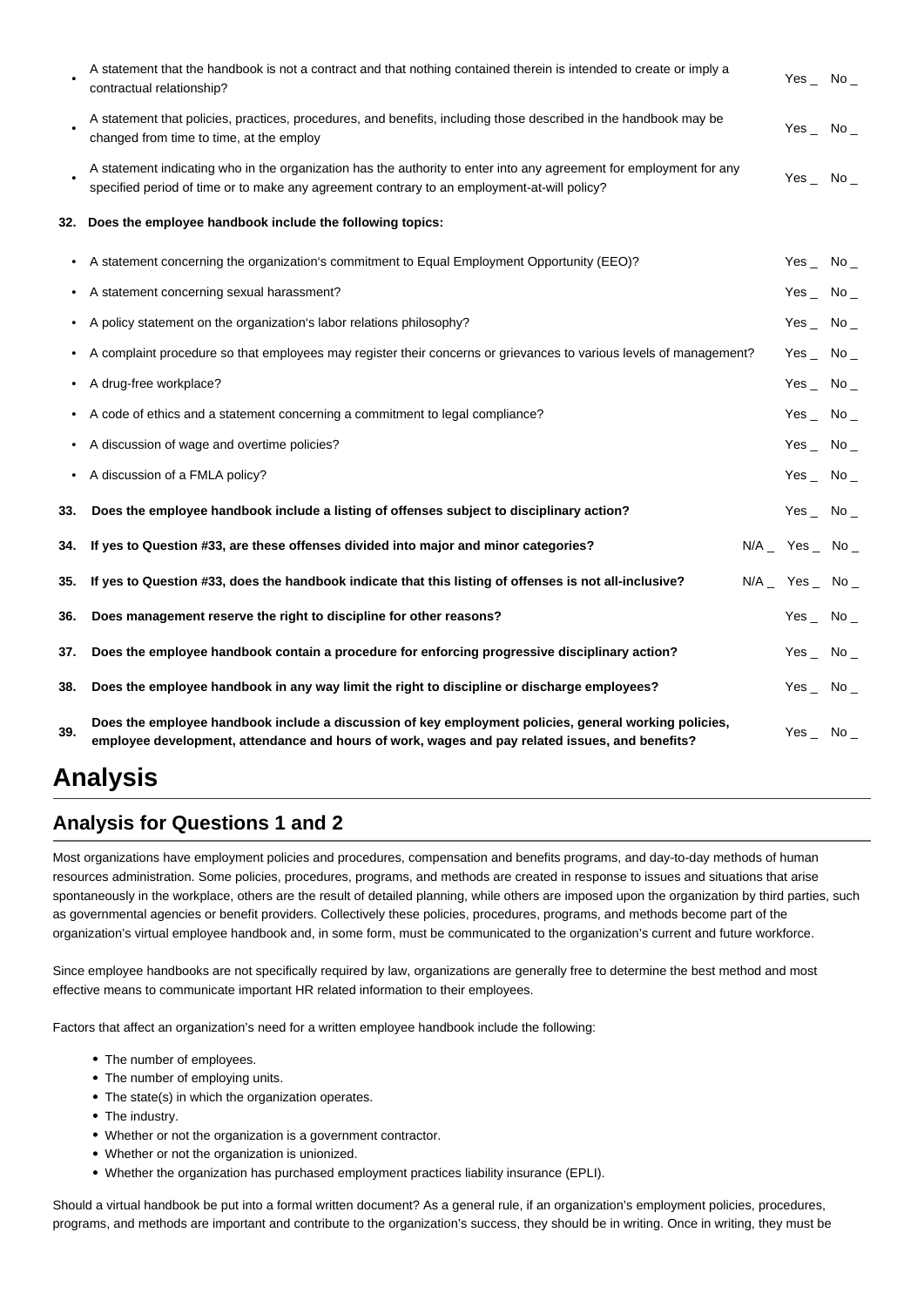consistently enforced. To be consistently enforced, they must be effectively communicated. To be effectively communicated, they should be promulgated in a format that is easily accessible and readily available. That is an employee handbook — whether in hard copy or in an electronic version.

## **Analysis for Questions 3 Through 5**

Employee handbooks should be designed to do more than just communicate information and answer routine questions. The handbook should help to achieve organizational goals and objectives. Thus, while a list of rules of conduct and a summary of benefits are important information that help employees understand what is expected of them and what they should expect from the employer, the goal is to get employees to act in ways that benefit the organization. In this respect, an organization should evaluate the handbook on its ability to help the organization meet its objectives.

One early and continuing purpose for an employee handbook is to help attract and retain employees. An employee handbook should help applicants and employees answer — hopefully in the affirmative — two important questions. "Why should I work here?" and "Why should I continue working here?" If employees are not receiving a positive message about the organization, the handbook is not doing its job.

The employee handbook should also contribute to organizational orderliness. The handbook should help reduce workplace stress by conveying useful information about the following:

- Hours of work.
- Paydays.
- Leaves of absence.
- **•** Benefits
- Other important information.

More importantly, the employee handbook should help create an atmosphere of trust and respect and give employees a sense of belonging, make them stakeholders in the organization's success, and inspire them to become advocates for the organization.

The employee handbook must help employers comply with their legal obligations and ethical requirements. It must also help protect management's right to make changes and adapt the organization's policies and programs to changing business realities.

Since the organization and its employees are affected by all written and unwritten policies, procedures, programs, and methods, an organization should ensure that the employee handbook recognizes, considers, coordinates, reconciles, and incorporates as many of the organization's written and unwritten policies, procedures, and methods as practical. The organization must further ensure that the handbook accurately and effectively communicates top management's commitment to the organization's policies. As a result, an employee handbook will promote consistency and assist employers in preventing claims of disparate treatment.

An employee handbook should be a tool to help achieve an organization's HR goals and business objectives. In this context, employers should regularly assess the employee handbook, not only from the standpoint of how well it communicated policies, procedures, programs, and methods, but also from the standpoint of how well it helped achieve the organization's goals and objectives. Employee handbooks that fail to help the organization succeed in these areas should be redesigned.

## **Analysis for Questions 6 and 7**

An employee handbook is one of many HR management tools used by an organization to communicate important messages. An organization should ensure that the message communicated by the handbook to employees, applicants, supervisors, and third parties is the **same** message communicated:

- By interviewers during the interviewing process.
- In the employment application and other personnel action forms used during the hiring process.
- In comments made by supervisors during an employee's initial period of employment.

Inconsistent messages contribute to workplace confusion and disorganization and may vitiate one or more employment policies.

## **Analysis for Questions 8 Through 11**

An employee handbook should indicate on each page the date of issuance. This will help establish when a policy, procedure, or program was established and track changes and revisions as they occur. As a general rule, employers should review the employee handbook annually; however, specific policies may need to be changed or revised more frequently.

The review should include an assessment of the employee handbook's:

- Contents.
- Format and design.
- Methods used to distribute it to employees.
- Its effectiveness in communicating policies and programs.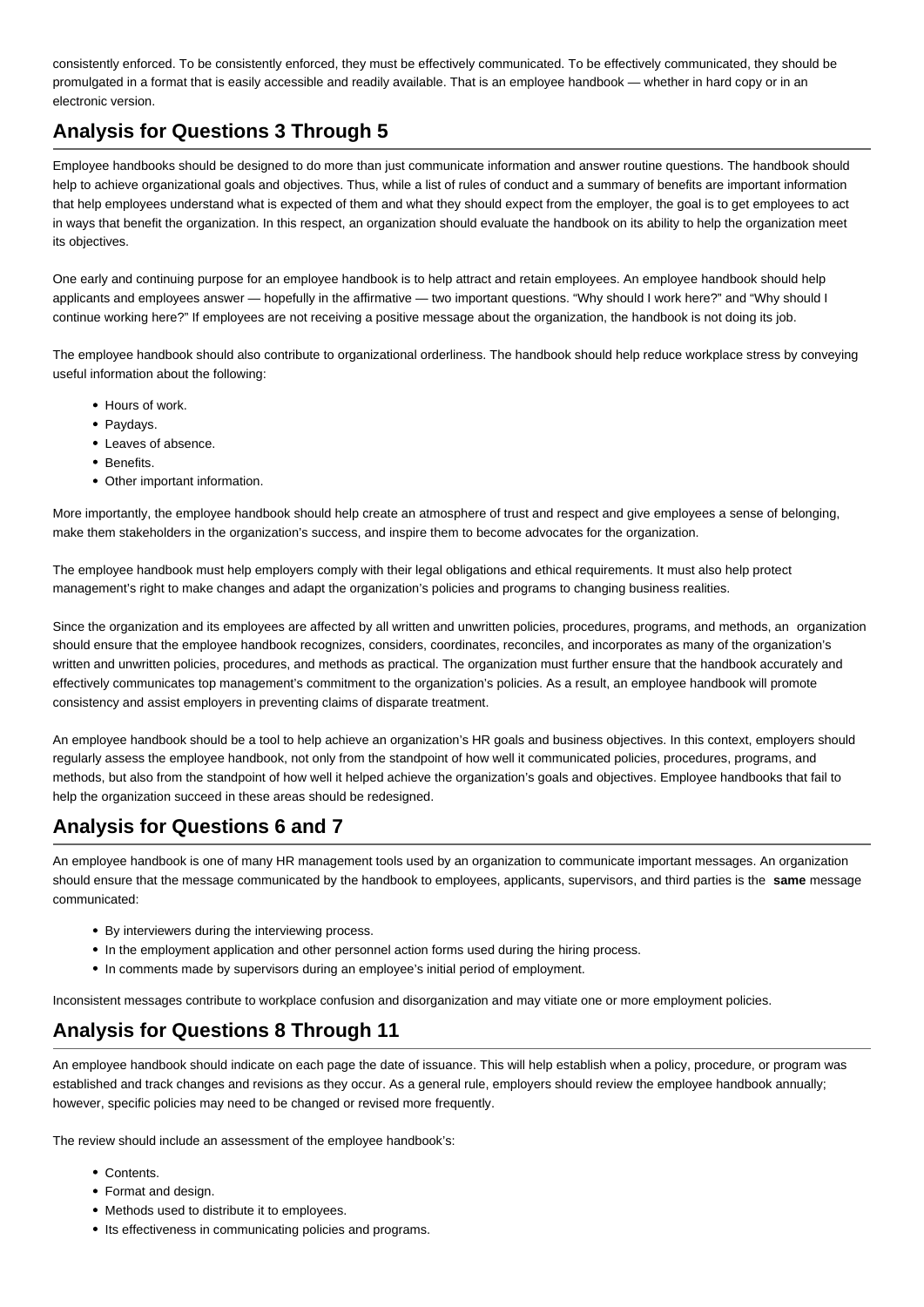If an employer revises, adds, or deletes a policy, procedure, or benefit program discussed in the employee handbook, a copy of the change should be provided to all employees, and the date of any revision(s) should be indicated on each page. A signed acknowledgment of receipt from each employee should be obtained and a copy of this acknowledgement should be placed in an employee's personnel file.

## **Analysis for Questions 12 Through 16**

An employee handbook should not be solely the product of the HR department — it should be the organization's product. The process of creating or revising the handbook should cause an organization to consider the following:

- The organization's strategic and tactical plans and how these plans will affect HR activities.
- The current and potential impact of economic, technological, competitive, and legal/social changes and how these changes will affect current and future HR planning needs.
- The current and potential impact of workplace and workforce trends and how these trends will affect employment branding and the way the organization recruits and retains employees.
- The implications of the organization's current employment practices and how these practices expose the organization to employment practices liabilities.

Ideally, the employee handbook creation activities should consider strategic as well as transactional issues. This requires the input from a number of sources, including senior management, legal counsel, supervisors, and managers. It may be useful during the development stage to show a draft of the handbook to a sample group of employees. In other words, the organization should take a marketing approach to launching an employee handbook. If the organization wants to know what the marketplace (employees and supervisors) think about the product, ask them.

As noted earlier, while creating a positive image of the organization for applicants and employees is the primary concern, it is not the only concern. Increasingly, the image as an employer is being scrutinized by outsiders. As a result, an organization should consider its image as an employer in a broader context. The employee handbook can play an important role in creating and communicating a positive image.

## **Analysis for Questions 17 Through 22**

A number of factors affect the composition, scope, and purpose of employee handbooks. First, employing workers in multiple states can complicate attempts to provide a single, uniform HR management message, to standardize benefits, and to keep employment practices consistent. There can be significant differences in state EEO laws, wages, benefits, leave requirements, notice requirements, and a host of other issues. As the number of states in which an employer operates increases, the need to have state specific handbook sections or even separate handbooks also increases.

In addition to the need to tailor handbook sections to meet the requirements imposed by various states, other factors that could require an organization to create tailored employee handbook sections include the following:

- Diversity in the types of industries an organization employs workers.
- Having both union and nonunion operations.
- Being a governmental contractor or subcontractor.
- Diversity in the composition of the workforce.
- Having a variety of employment categories, such as full-time regular employees and part-time temporary employees.
- Having workers that telecommute or work in nontraditional workplaces.

One of the purposes of an employee handbook is to communicate important information about the workplace. This becomes more difficult if some of the workforce have limited English language skills or visual or cognitive impairments. To enhance the ability to communicate with workers in these categories, an employer may find it advantageous to have all or parts of an employee handbook translated in native languages, to create large type versions of the handbook, and/or to hold special meetings with these workers to review the handbook contents.

### **Analysis for Questions 23 and 24**

Preparing an employee handbook is best described as a work in progress — the handbook is never really done. Updates and revisions are a constant issue for employee handbooks. Organizational and workplace changes can quickly make a handbook obsolete. As new policies are required to be issued to keep a handbook current, relevant, and responsive, employers will have to decide whether to wait and issue a new handbook or to issue interim notices. Additionally, as previously discussed, procedures will have to be developed that ensure that all employees are notified of changes, revisions, and additions.

The list of best practices in this area includes:

- Initially creating an employee handbook from a strategic perspective that will allow the organization to anticipate changes.
- Aligning employment policies, procedures, and programs, and thus the employee handbook, with organizational objectives.
- Seeking input from a variety of stakeholders.
- Reviewing the handbook on a regular basis.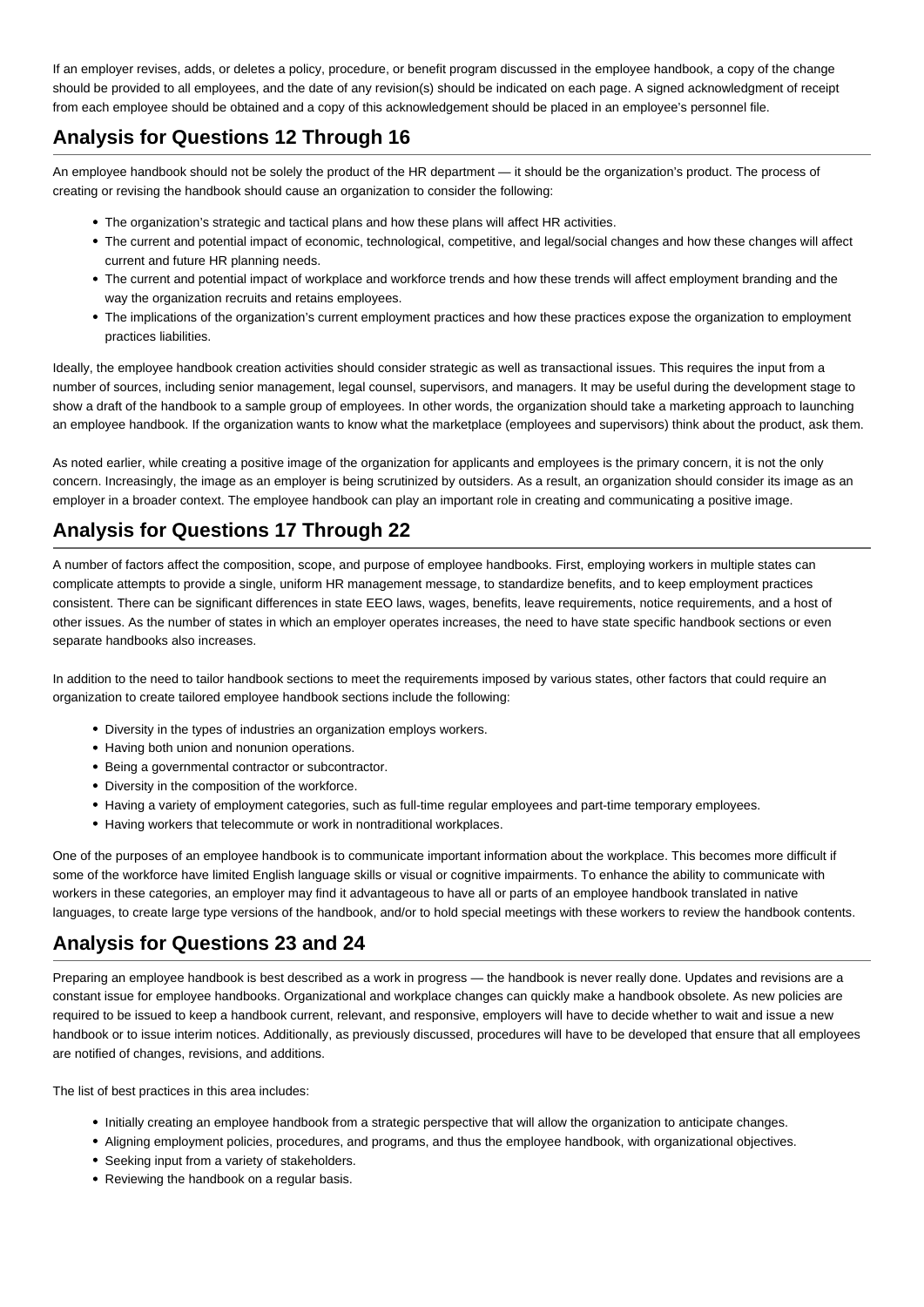An employee handbook presents an excellent opportunity for an employer to educate employees about the organization, its history, and its origin. It also allows an organization:

- To establish a positive employee relations philosophy.
- To let employees know that they are an essential and valued part of an organization.
- To instill in employees a positive and favorable attitude towards the organization.

If a "No" was answered to any of these questions, the organization is missing an excellent opportunity to achieve these objectives.

## **Analysis for Question 29**

Employers must guard against using terms and phrases that imply anything other than an employment-at-will relationship, unless of course an employer wants to establish such relationships. If any of these terms or phrases are used in an employee handbook, an organization could be inviting a claim that its handbook guarantees a greater degree of job security or protection than intended. For example, the term "probationary" may imply a certain degree of job security once the probationary period has been completed. This is also true for the other terms and phrases in this question. In short, employee handbooks should avoid using terms or expressions that could be construed to imply a greater degree of job security and job protection than the organization's employment-at-will policy provides.

## **Analysis for Question 30**

A receipt and acknowledgement form is a must for every employee handbook. By signing this form, an employee acknowledges that he or she has been given a copy of the handbook. This form should be detachable so that when an employee signs it, it can be removed from the handbook and put in the employee's personnel file as a permanent record that the employee has indeed received the employee handbook. If an employee refuses to sign the acknowledgment form, the employer should so note the employee's refusal on the form. It is advised that another member of management witness any such notation.

## **Analysis for Question 31**

As mentioned in the **Introduction** section, handbooks are increasingly being held to be enforceable employment contracts. In order to be protected from breach of contract lawsuits by current and former employees, employers should specifically state that they retain the right to revise the employment relationship and that any employment handbook is not an employment contract, but merely a policy guide, which the employer has the right to change or revise at any time — with or without notice.

An employee handbook should also have an employment-at-will statement. The employment-at-will disclaimer, shown below, has received judicial approval:

"In consideration of my employment, I agree to conform to the rules and regulations of the Company, and understand that my employment and compensation may be terminated with or without notice, at any time, at the option of either the Company or myself. I understand that no other Company official has the authority to enter into any agreement for employment for any specified period of time, or to make any agreement contrary to the foregoing, except by a written document dated and signed by myself and an officer of the Company."

If an employment-at-will statement is included in an employee handbook, it should be prominently displayed and highlighted in the front of the handbook. While not all courts have accepted the validity of these disclaimers or applied them with equal force, many courts have held that such disclaimers — stated in clear and unmistakable language and placed conspicuously and noticeably in a handbook — provide a strong, affirmative defense to breach of contract lawsuits.

**Note:** The use of employment-at-will statements is not without its critics. Opponents argue that employment-at-will statements have a negative employee relations impact, are counterproductive, and provide ammunition for union organizing activity. Notwithstanding this criticism, most legal experts, in light of current litigation trends, recommend the use of employment-at-will statements.

In addition to a statement that any published or unpublished policy, practice, procedure, or benefit is subject to change or revision at any time at an employer's sole discretion, employers are well advised to specify how these changes will be effectuated. Setting forth such information will serve to protect an employer from employee claims that they had certain rights to these policies or benefits or that the changes were improperly adopted or publicized.

## **Analysis for Question 32**

It is important to highlight certain employment policies and procedures, to establish a favorable employee relations climate, and to protect the organization legally, should the organization be targeted for an investigation by a government agency. Statements describing EEO and sexual harassment policies put employees on notice as to the organization's commitments in these areas and alert employees to the importance attached to these policies. Government investigators examine these written policies as a routine part of their investigations, and their absence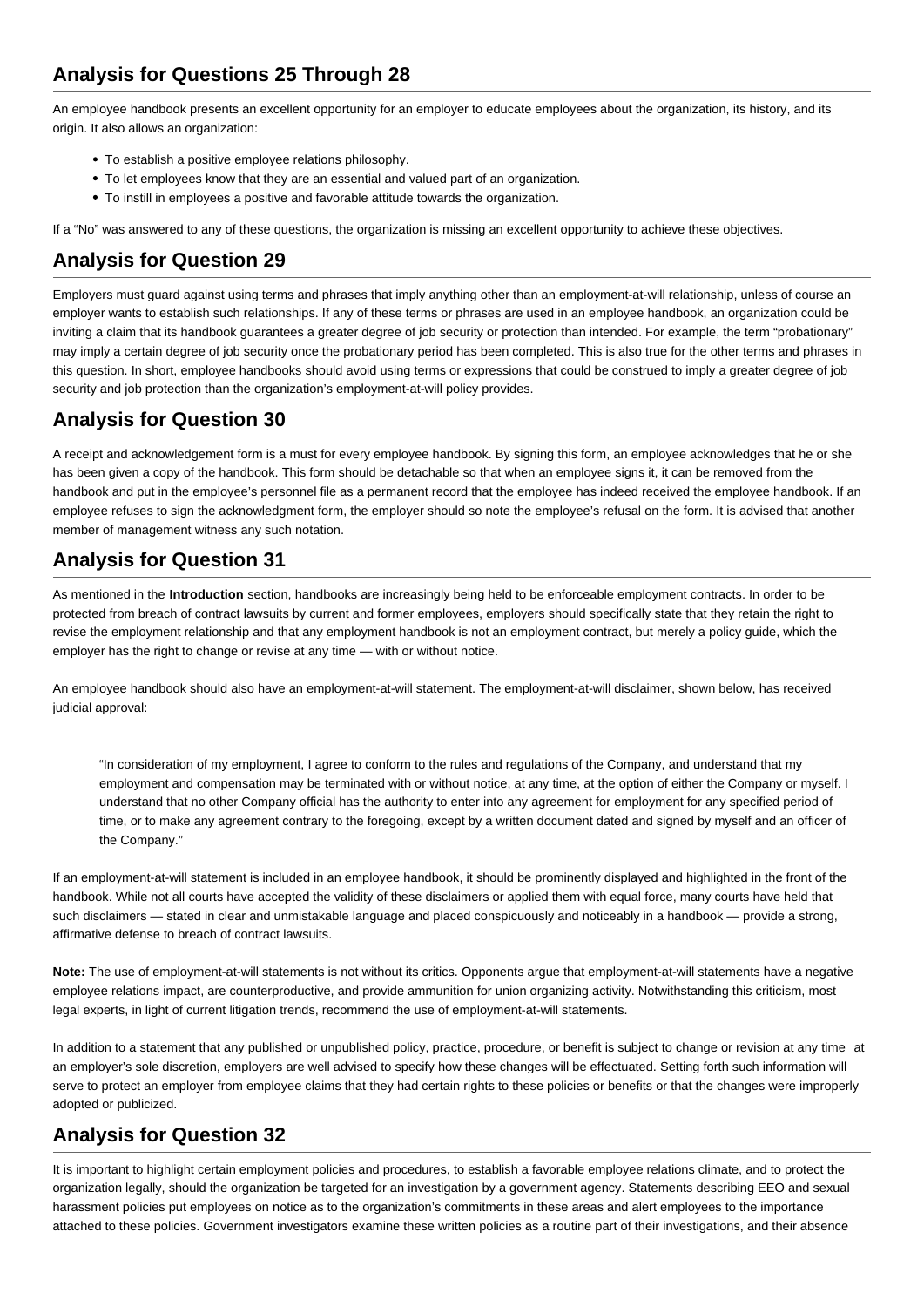creates a negative presumption about an organization's commitment that may color their investigation.

An EEO policy statement should **at a minimum** include a listing of the federal protected categories, for example:

"Our organization does not discriminate on the basis of race, color, religion, sex, pregnancy, national origin, ancestry, disability, or veteran status."

The policy statement should also indicate that the organization does not discriminate on the basis of categories protected under state and local employment statutes. In some states it may be prudent to also list the state and local protected categories. Since new protected categories are regularly added to the laws — especially at the state and local levels — employers should check their policy statement to ensure that any listing of protected categories is current.

Labor experts also recommend that nonunion employers include a clear and forceful statement in their handbook explaining management's preference for a direct, personal employment relationship with its employees and how a union-free relationship benefits everyone. They further recommend that nonunion employers have a mechanism for resolving complaints, gripes, or other employee concerns. Management has a vested interest in resolving such complaints internally, rather than forcing employees to turn to outside intervention, such as litigation, federal, state, or local EEO agencies, or third parties, for example, labor unions. Such problem-solving mechanisms may range from the traditional opendoor policy to full-fledged grievance procedures that culminate in such alternate dispute resolutions (ADR) systems as peer review or the use of independent arbitrators.

All federal contractors must have a drug-free workplace policy. The policy, information about drug testing procedures, and information about access to an employee assistance program (EAP) or other support services should also be discussed in an employee handbook.

An employee handbook should also include a statement concerning the organization's:

- Commitment to comply with state and federal laws.
- Code of ethics
- Commitment to no retaliation.

In addition, employee handbooks should include:

- A discussion of how employees can bring violations to an employer's attention.
- A discussion of disciplinary action that may be taken if violations occur.

Recent changes in the white-collar regulations create financial incentive for employers to promulgate a policy statement that communicates their commitment to complying with the requirements of the Fair Labor Standards Act (FLSA) and discusses how employees can bring wagerelated problems to the organization's attention.

In the Model Salary Basis Policy, the U.S. Department of Labor recommends that an organization's wage and hour policy include the following statement:

"It is our policy to comply with the salary basis requirements of the FLSA. Therefore, we prohibit all company managers from making any improper deductions from the salaries of exempt employees. We want employees to be aware of this policy and that the company does not allow deductions that violate the FLSA.

If you believe that an improper deduction has been made to your salary, you should immediately report this information to your direct supervisor, or to [our human resources department]. Reports of improper deductions will be promptly investigated.

If it is determined that an improper deduction has occurred, you will be promptly reimbursed for any improper deduction made."

More information about the department's model policy is available at [www.dol.gov/esa/regs/compliance/whd/fairpay/modelPolicy\\_PF.htm](http://www.dol.gov/esa/regs/compliance/whd/fairpay/modelPolicy_PF.htm) .

If an employer is subject to the Family and Medical Leave Act (FMLA), the employer also needs to ensure the following:

- The organization's FMLA policy, including the method that will be used to determine the 12-month period of eligibility, is current.
- The organization effectively communicates its policy.
- The policy is included in a permanent document, for example, an employee handbook.
- All revisions are acknowledged by employees.

### **Analysis for Questions 33 through 38**

Most employee handbooks contain a statement of employment rules and regulations and a listing of the disciplinary action that will result from the failure to follow those rules. An employer must be extremely careful not to limit disciplinary prerogatives to the list of infractions specifically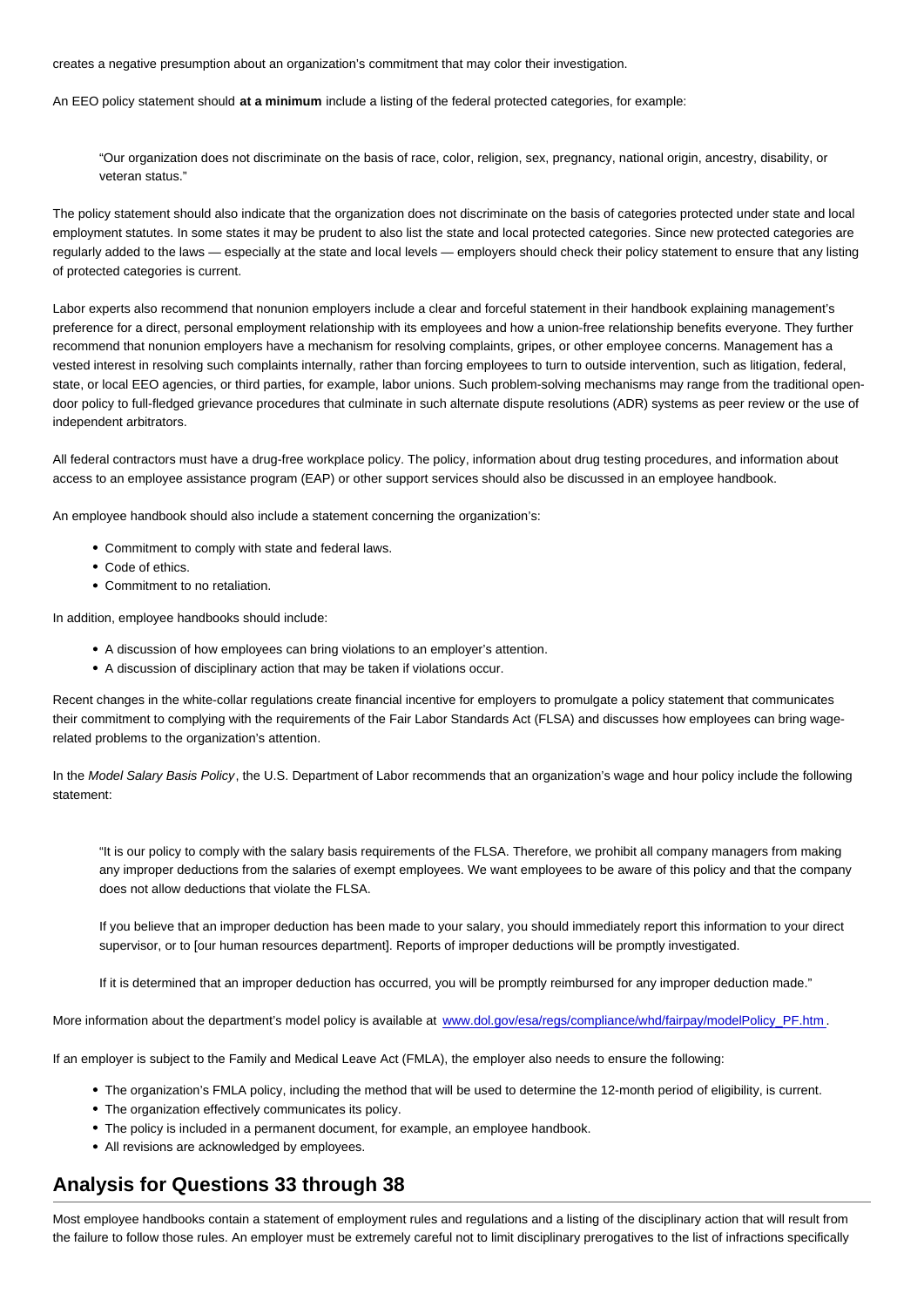enumerated. This may be accomplished by including language in the handbook that indicates that the enumerated offenses are not all-inclusive and that the organization retains the right — at its sole discretion — to add, change, or enforce those items listed, depending on the seriousness of the infraction in question. In other words, employers must protect themselves from being constrained by a specific listing of offenses. It should be made clear which infractions are serious enough to warrant immediate discipline up to and including discharge, and which transgressions warrant less severe penalties — for example, the application of progressive disciplinary procedures — while still providing an employer with the flexibility to modify procedures as needed.

When a terminated employee turns to an attorney for assistance, one of the first steps legal counsel will take is to scrutinize the employee handbook to determine if the employee was terminated for a dischargeable offense and whether the employer followed the required procedural steps before finalizing the termination. To limit exposure to unnecessary lawsuits, employers should be certain that their handbooks do not unintentionally limit the ability to take proper disciplinary action and that the employer retains the ability to take make procedural changes as it is deemed necessary.

Also as noted previously, it is important that each employee — both new and current — receive a copy of the employee handbook. One of the most frequently heard defenses to employer disciplinary action is: "I didn't know about that policy, rule, or regulation." If an employer can conclusively demonstrate that the employee received a copy of the employee handbook and agreed to abide by the handbook's provisions, the employer will have weakened the employee's defense.

## **Analysis for Question 39**

Employee handbooks come in all shapes and sizes, depending on the size of an organization and the depth to which the employer wants to address the various aspects of the employment relationship. Generally, employee handbooks should be manageable documents that can be easily used by employees. Frequently, they are small enough to be easily portable and easily accessible.

Employers should not make the mistake of treating an employee handbook as an operations manual containing written pronouncements on every aspect of business operations. Operations manuals should be distinctly separate documents, contained in a binder that can easily be updated by inserting new or changed policies and procedures as they are adopted. These more comprehensive manuals should not be confused with an employee handbook. **Appendix A** provides a list of basic topics that are generally contained in employee handbooks and which can serve as a guide when preparing an employee handbook.

# **Appendix A**

## **Listing of Employee Handbook Topics**

### **Welcome:**

- Purpose of the employee handbook.
- Corporate vision and mission.
- Employment-at-will statement.
- "This Handbook is not a contract statement."
- o Reservation or rights statement.
- **Key Employment Policies:**
	- o Initial period of employment.
	- Statement of equal employment opportunity.
	- General antiharassment policy, including ADA statement.
	- o Sexual harassment policy.
	- o Drug- and alcohol-free workplace.
	- o Smoking policy.
	- No solicitation/no distribution policy.
	- o Safety and health.
	- <sup>o</sup> Open door policy.
	- Compliant procedures.

### **General Working Policies:**

- Confidential information.
- o Personal appearance/dress code.
- o Standards of conduct and code of ethics.
- o Business expense reimbursement.
- o Company rules.
- o Bulletin boards.
- Computers, electronic mail, and voice mail policy.
- Company vehicles.
- o Personal phone calls.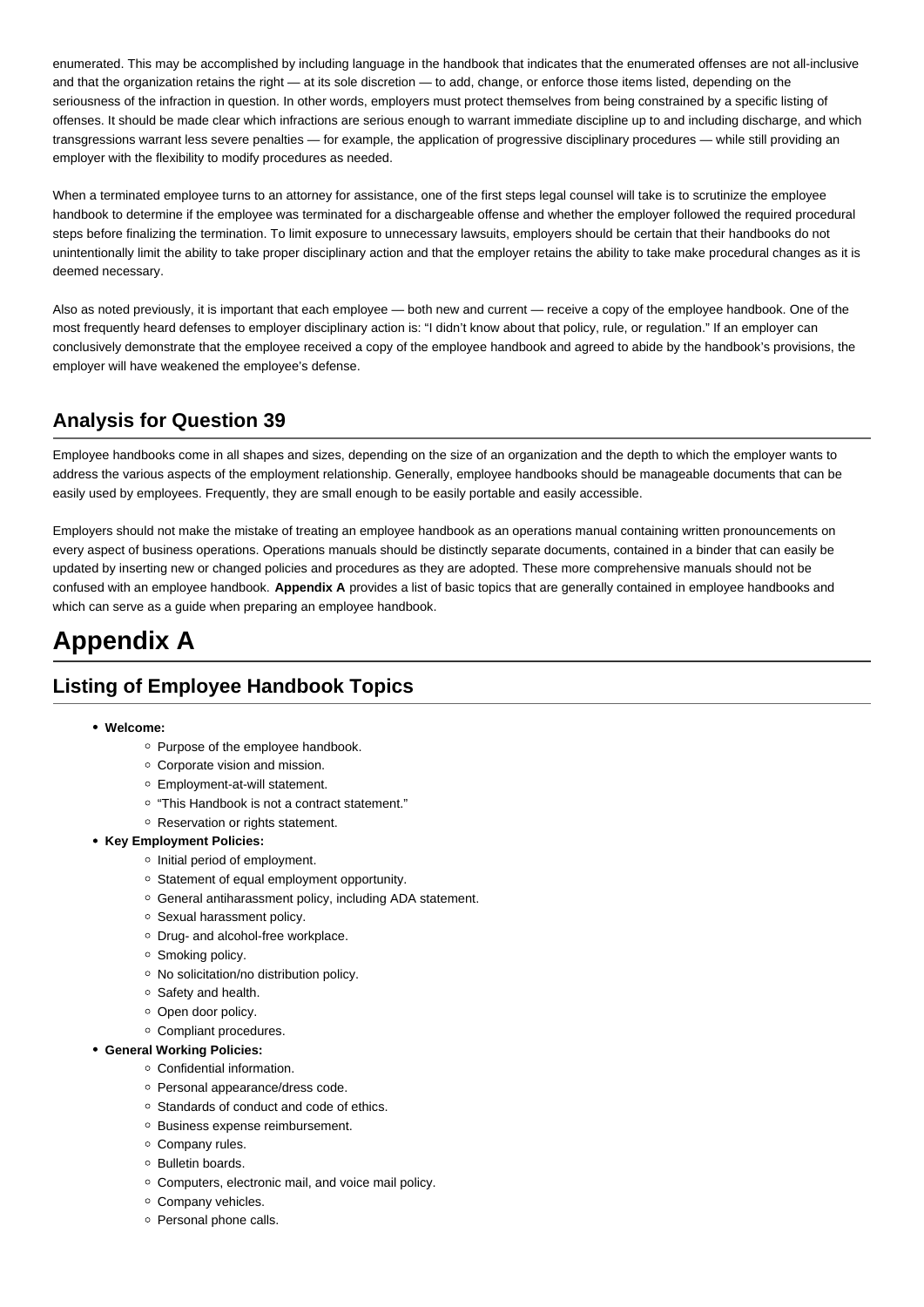- Workplace violence policy.
- o Discipline policy.
- o Attendance policy.
- o Call-in procedures.
- o Personnel files.
- Requirements for medical exams.
- Use of mobile phones policy.

### **Employee Development:**

- o Performance evaluations.
- Promotional opportunities and transfer policy.

### **Hours and Attendance:**

- Hours of operation.
- Employment classifications.
- Exempt and nonexempt status.
- Full-time and part-time employment.
- Temporary employment.
- o Independent contractor status.
- Absence and lateness policy.
- o Severe weather and emergency situations.
- o Meals and rest breaks.
- o Overtime.

### **Pay Periods and Paychecks:**

- o Compliance with wage and hour laws.
- Equal pay statement.
- $\circ$  Pay periods.
- o Time keeping.
- Deductions from pay.
- **Leaves of Absence/Time Off:**
	- o Holidavs.
	- Vacation and personal leave.
	- Sick leave.
	- Funeral (bereavement) leave.
	- Jury and witness duty.
	- o Military reserves and National Guard.
	- FMLA leave.
- **Benefits:**
	- General benefits policy.
	- o Group health insurance.
	- Disability and life insurance.
	- o Retirement/savings.
	- Government required coverage.
	- o Insurance premiums during a leave of absence.
	- Educational assistance and reimbursement.
- **Employment Separation:**
	- <sup>o</sup> Separation of employment.
	- Reference checks-post employment inquiries.
	- o Noncompete and conflict-of-interest policy.
	- o Separation and last paycheck.
	- o Rehire policy.
- **Agreements:**
	- o Acknowledgement and receipt of employee handbook.
	- Noncompete/antipiracy agreement.

# **Employment Practices Audits: A Loss Control Tool**

Remember the story about the Emperor's new clothes? The Emperor convinced himself and his loyal subjects that he was wearing the finest clothes, when in fact he was exposed to the elements. It was only a little boy's honest — if undiplomatic — observation that finally brought reality to the empire. Like the Emperor, many organizations convince themselves that they are protected (clothed), when in reality they are exposed to employment-related liabilities. Only when there is a charge of an unlawful employment practice does an organization begin to recognize it is vulnerable.

Remember connect-the-dots puzzles? Without a numbered path to define the picture, the answer typically remains a mystery. In solving the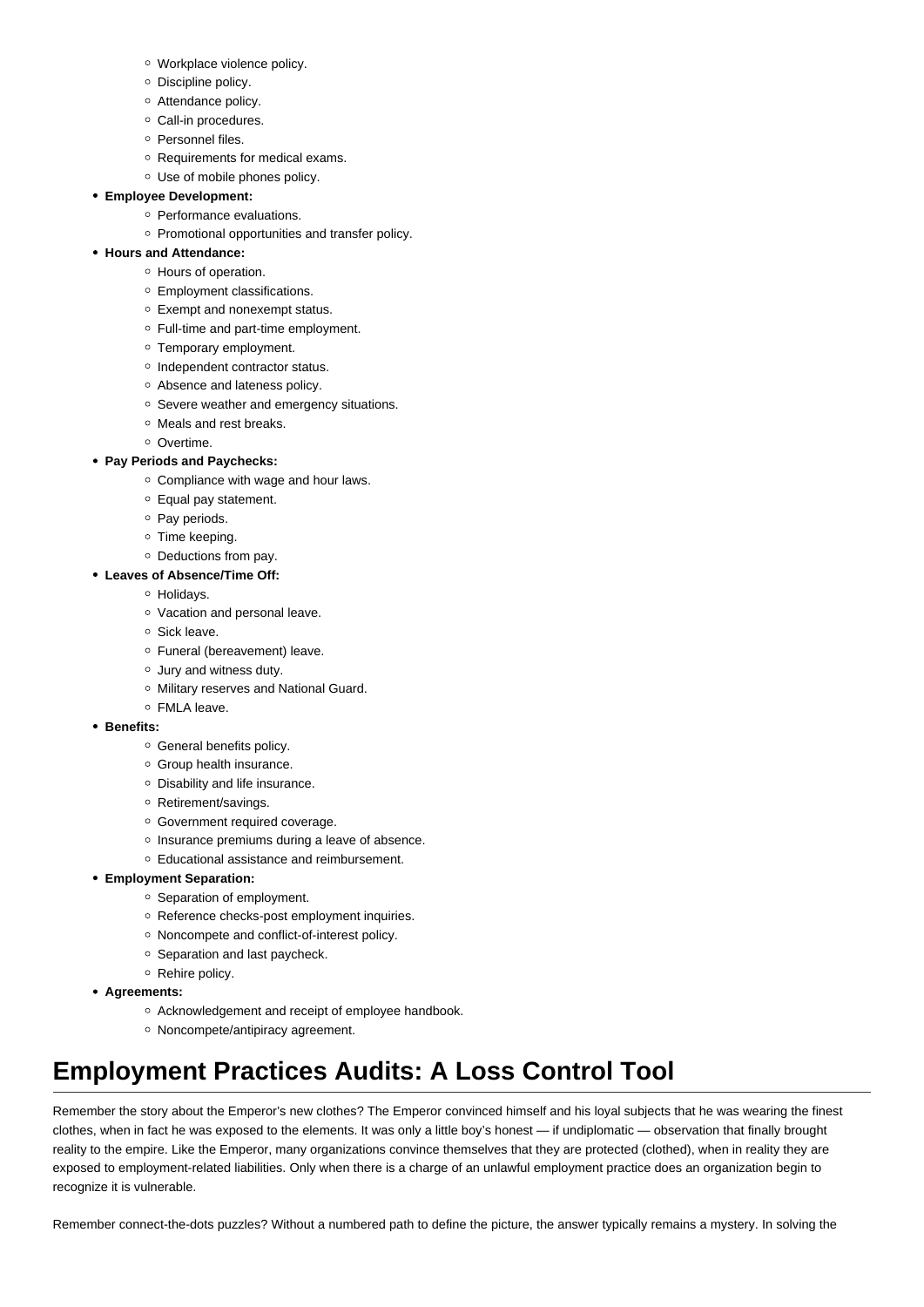puzzle of effective human resource and risk management, organizations similarly need a structured approach (a numbered path). Without this approach, organizations frequently fail to see the picture of employment practices vulnerability — at least until a claim is filed. To help organizations recognize and define their exposure to employment practices issues and help reduce losses, employers — and more frequently insurers — are increasingly using human resource (HR) auditing and risk management assessment techniques. Some of these techniques, including the **Employment-Labor Law Audit** (**ELLATM**) the most frequently used employment practices auditing tool, are discussed below.

### **General Comments**

There has been a significant growth in the use of HR audits in recent years. Some of these audits evaluate the effectiveness of HR management, while others benchmark best practices. Employment practices audits are designed to assess an organization's compliance with the myriad of federal, state, and local laws and regulations.

Unfortunately, many organizations limit the benefits they derive from these audits. Some use audits only as a tool to identify what someone is doing wrong. Once they identify a wrongdoer, punishment is meted out. Other organizations use audits solely as a tool to collect information about employing units' activities and performance. Once collected, this information is then sorted, dissected, analyzed, compared, and stored for future use, which often never occurs. While this information is useful in reports to top management, it has few other uses.

Considering the potential benefit from HR audits and the cost to conduct them, they should be more than purveyors of punishment and collectors of data. The primary purpose of HR audits is to cause action to occur: either to strengthen positive employment practices or to correct negative or unlawful activities. Experience shows that when audits are used to accentuate the positive and correct the negative they increase the active participation and cooperation of managers and supervisors, they reduce tendencies to react defensively, and they increase the stake employees have in achieving the desired outcomes. The net effect is a reduced exposure to employment-related claims and greater loss control.

**Note:** Information obtained from audits, assessments, and surveys can be a "smoking gun" and may be discoverable. Employers should investigate immediately, and take corrective action where required, reported incidents or perceptions of discrimination, harassment, or other inappropriate conduct.

**General Auditing Rule #1:** Employers should never collect information that cannot be used in making employment decisions.

**General Auditing Rule #2:** Employers should not conduct an audit if there is no intent to act on the findings.

## **Employment Practices Assessments Tools**

### **The Facilities Inspection**

The Americans with Disabilities Act (ADA) requires employers to create equal employment opportunities for workers with disabilities. The starting point in the employer-employee relationship is the recruitment, selection, and hiring process. Since most employers still require an applicant to visit their office to complete an application form or to be interviewed, an employer's application intake area and interviewing facilities must be able to accommodate individuals with a variety of disabilities. In inspecting facilities, the facility should be considered from the individual-with-a-disability perspective.

**Examples:** Can an individual with a mobility impairment gain access to the building and get to the human resources office? Will an individual with a visual impairment be able to complete the job application form? Is the form in Braille? Is there someone assigned and trained to help individuals needing assistance?

### **Posters and Notices Inspection**

Federal, state, and local employment laws require that employers post in a conspicuous place posters and notices concerning employer obligations and employee rights under these laws. A visual inspection should be made to ensure that these posters are properly displayed.

### **An Image Audit**

The 1991 Amendments to the Civil Rights Act allow plaintiffs to seek compensatory and punitive damages and provide for jury trials. Jury trials are usually problematic for employers. While the facts of each case are important, juries will typically consider such subjective factors as an employer's reputation for fair treatment and due process. An employer's reputation can be enhanced or destroyed by the explicit and implicit messages it sends in its annual report, advertising media, press coverage, and internal documents. A regular review of this material from a jury's perspective will help reduce negative impressions.

### **Employee Attitude Surveys**

Employers are held accountable for the unlawful practices they knew about or should have known about. In the future, employers are likely to be held to a new and higher standard: Why didn't the employer know about the unlawful practice? Ideally, an employer should never be surprised — usually when a charge is filed — that its employees feel that they are mistreated, discriminated against, or are harassed.

**Note:** A study of EEOC data shows that most discrimination claims occur after employees have been terminated. That obviously is the wrong time to learn that there is a problem.